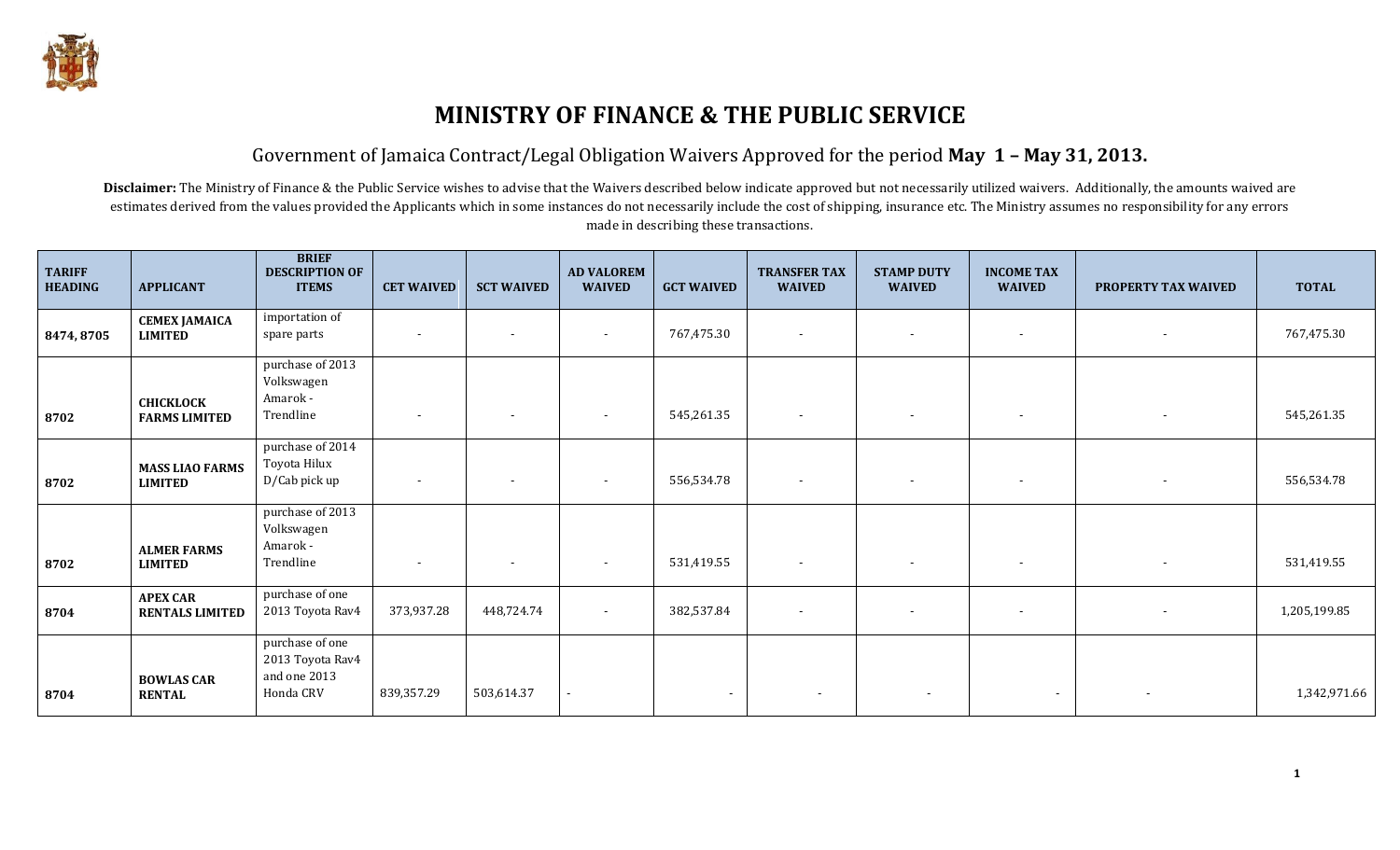

| <b>TARIFF</b><br><b>HEADING</b> | <b>APPLICANT</b>                             | <b>BRIEF</b><br><b>DESCRIPTION OF</b><br><b>ITEMS</b>     | <b>CET WAIVED</b>        | <b>SCT WAIVED</b>        | <b>AD VALOREM</b><br><b>WAIVED</b> | <b>GCT WAIVED</b>        | <b>TRANSFER TAX</b><br><b>WAIVED</b> | <b>STAMP DUTY</b><br><b>WAIVED</b> | <b>INCOME TAX</b><br><b>WAIVED</b> | PROPERTY TAX WAIVED      | <b>TOTAL</b> |
|---------------------------------|----------------------------------------------|-----------------------------------------------------------|--------------------------|--------------------------|------------------------------------|--------------------------|--------------------------------------|------------------------------------|------------------------------------|--------------------------|--------------|
| 8702                            | <b>CARIBBEAN</b><br><b>BROILERS GROUP</b>    | purchase of three<br>2013 Ford Ranger<br>XLT D/Cap pickup | $\sim$                   | $\sim$                   |                                    | 1,364,574.82             | $\overline{a}$                       |                                    |                                    |                          | 1,364,574.82 |
| n/a                             | <b>ERNIE ANDERSON</b>                        | outstanding<br>penalty on<br>property - LAMP              | $\overline{\phantom{a}}$ | $\overline{\phantom{a}}$ |                                    |                          | 24,020.00                            |                                    |                                    |                          | 24,020.00    |
| n/a                             | <b>GENIS ALLEN</b>                           | outstanding<br>penalty on<br>property - LAMP              | $\overline{\phantom{a}}$ | $\overline{\phantom{a}}$ |                                    | $\overline{\phantom{a}}$ | 9,770.00                             |                                    | $\overline{\phantom{a}}$           |                          | 9,770.00     |
| 8704                            | <b>HORACE DALLEY</b>                         | Transfer of 2008<br>Mitsubishi Shogun                     | $\overline{\phantom{a}}$ | 309,533.48               | $\sim$                             | 417,878.20               | $\sim$                               | $\blacksquare$                     | $\overline{\phantom{a}}$           | $\overline{\phantom{a}}$ | 727,411.68   |
| 4911                            | <b>INTERNATIONAL</b><br><b>WOMEN'S FORUM</b> | importation of<br>promotional items                       | 142,806.64               | $\overline{\phantom{a}}$ | $\blacksquare$                     | 141,378.58               | $\blacksquare$                       | $\blacksquare$                     |                                    |                          | 284,185.22   |
| N/A                             | <b>IVORAL BAKER</b>                          | outstanding<br>penalty on<br>property - LAMP              | $\overline{\phantom{a}}$ | $\overline{\phantom{a}}$ |                                    |                          | 44,820.00                            |                                    |                                    |                          | 44,820.00    |
| 8702                            | <b>JALANI NIAAH</b>                          | purchase of 2012<br>Volkswagen<br>Amarok - Highline       | $\overline{\phantom{a}}$ | $\overline{\phantom{a}}$ |                                    | 458,622.62               | $\sim$                               |                                    |                                    |                          | 458,622.62   |
| N/A                             | <b>JANET BROWN</b>                           | outstanding<br>penalty on<br>property - LAMP              | $\overline{\phantom{a}}$ | $\overline{\phantom{a}}$ |                                    |                          | 36,770.00                            |                                    |                                    |                          | 36,770.00    |
| N/A                             | <b>JOYCILYN</b><br><b>GREENWOOD</b>          | outstanding<br>penalty on<br>property - LAMP              | $\overline{\phantom{a}}$ | $\overline{\phantom{a}}$ |                                    |                          | 42,020.00                            |                                    |                                    |                          | 42,020.00    |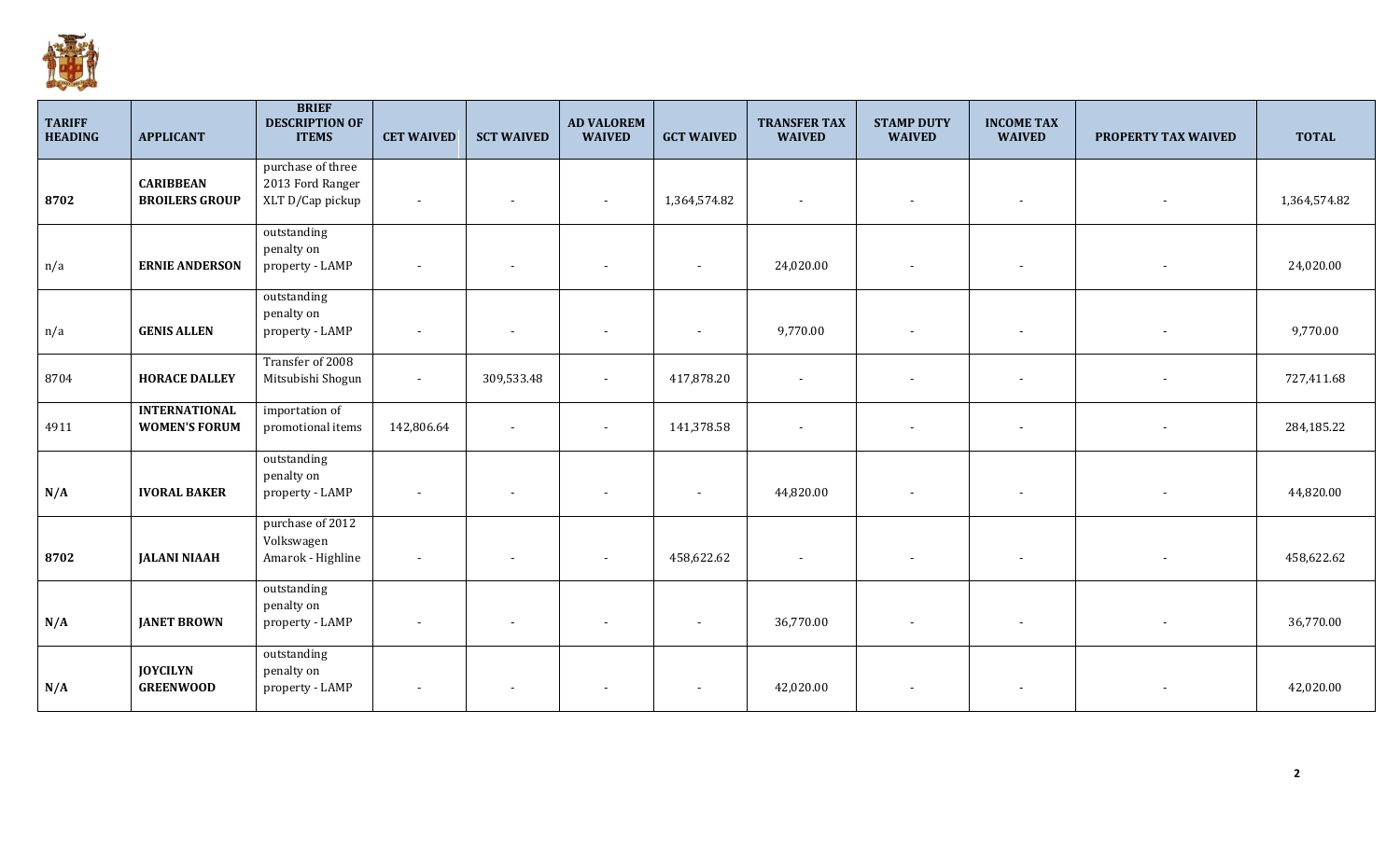

| <b>TARIFF</b><br><b>HEADING</b> | <b>APPLICANT</b>                                          | <b>BRIEF</b><br><b>DESCRIPTION OF</b><br><b>ITEMS</b>                                                                       | <b>CET WAIVED</b>        | <b>SCT WAIVED</b>        | <b>AD VALOREM</b><br><b>WAIVED</b> | <b>GCT WAIVED</b>        | <b>TRANSFER TAX</b><br><b>WAIVED</b> | <b>STAMP DUTY</b><br><b>WAIVED</b> | <b>INCOME TAX</b><br><b>WAIVED</b> | PROPERTY TAX WAIVED | <b>TOTAL</b>  |
|---------------------------------|-----------------------------------------------------------|-----------------------------------------------------------------------------------------------------------------------------|--------------------------|--------------------------|------------------------------------|--------------------------|--------------------------------------|------------------------------------|------------------------------------|---------------------|---------------|
| N/A                             | <b>LEBERT WILLIAMS</b>                                    | outstanding<br>penalty on<br>property - LAMP                                                                                |                          |                          |                                    |                          | 72,020.00                            | $\overline{\phantom{a}}$           | $\overline{\phantom{a}}$           |                     | 72,020.00     |
| 8702                            | <b>MAIN EVENT</b><br><b>ENTERTAINMENT</b><br><b>GROUP</b> | purchase of 2013<br>Hiace Bus                                                                                               | 221,210.68               | 121,665.87               | $\sim$                             | 401,497.38               | $\overline{\phantom{a}}$             | $\overline{\phantom{a}}$           | $\overline{\phantom{a}}$           |                     | 744,373.94    |
| N/A                             | <b>MBJ AIRPORTS</b><br><b>LIMITED</b>                     | purchase of fuel<br>and lubricants                                                                                          | $\sim$                   | 26,292,507.12            | 15,796,480.00                      | $\overline{\phantom{a}}$ |                                      | $\blacksquare$                     | $\overline{\phantom{a}}$           |                     | 42,088,987.12 |
| 9101                            | <b>NEWTON NORTH</b><br><b>AMERICA</b>                     | importation of<br>promotional items                                                                                         | 125,124.36               | $\sim$                   | $\sim$                             | 89,463.92                |                                      | $\overline{\phantom{a}}$           | $\overline{\phantom{a}}$           |                     | 214,588.27    |
| 8704                            | <b>PEOPLE'S</b><br><b>NATIONAL PARTY</b>                  | Transfer of 2012<br>Toyota Rav4;<br>Transfer of 2012<br>BMW X6; Transfer<br>of 2009 Audi Q7;<br>Transfer of 2010<br>Audi Q7 | $\sim$                   | 4,764,719.38             | $\sim$                             | 4,032,376.19             | $\overline{a}$                       | $\overline{\phantom{a}}$           | $\overline{\phantom{a}}$           |                     | 8,797,095.57  |
| N/A                             | <b>RECCO BENT</b>                                         | outstanding<br>penalty on<br>property - LAMP                                                                                | $\overline{\phantom{a}}$ | $\sim$                   |                                    |                          | 34,020.00                            |                                    | $\overline{\phantom{a}}$           |                     | 34,020.00     |
| 8702                            | <b>RONALD</b><br><b>BAGHALOO</b>                          | purchase of 2013<br>Nissan Navara                                                                                           |                          | $\overline{\phantom{a}}$ |                                    | 461,191.00               |                                      |                                    | $\overline{\phantom{a}}$           |                     | 461,191.00    |
| N/A                             | <b>RUEBEN SPENCER</b>                                     | outstanding<br>penalty on<br>property - LAMP                                                                                |                          |                          |                                    |                          | 26,270.00                            |                                    | $\overline{\phantom{a}}$           |                     | 26,270.00     |
| 8704                            | <b>STEPHEN</b><br><b>ROBERTSON</b>                        | Transfer of 2009<br><b>BMW X6</b>                                                                                           | 77,607.05                | 1,427,525.46             | $\sim$                             | 1,074,513.91             |                                      | $\overline{\phantom{a}}$           | $\overline{\phantom{a}}$           |                     | 2,579,646.42  |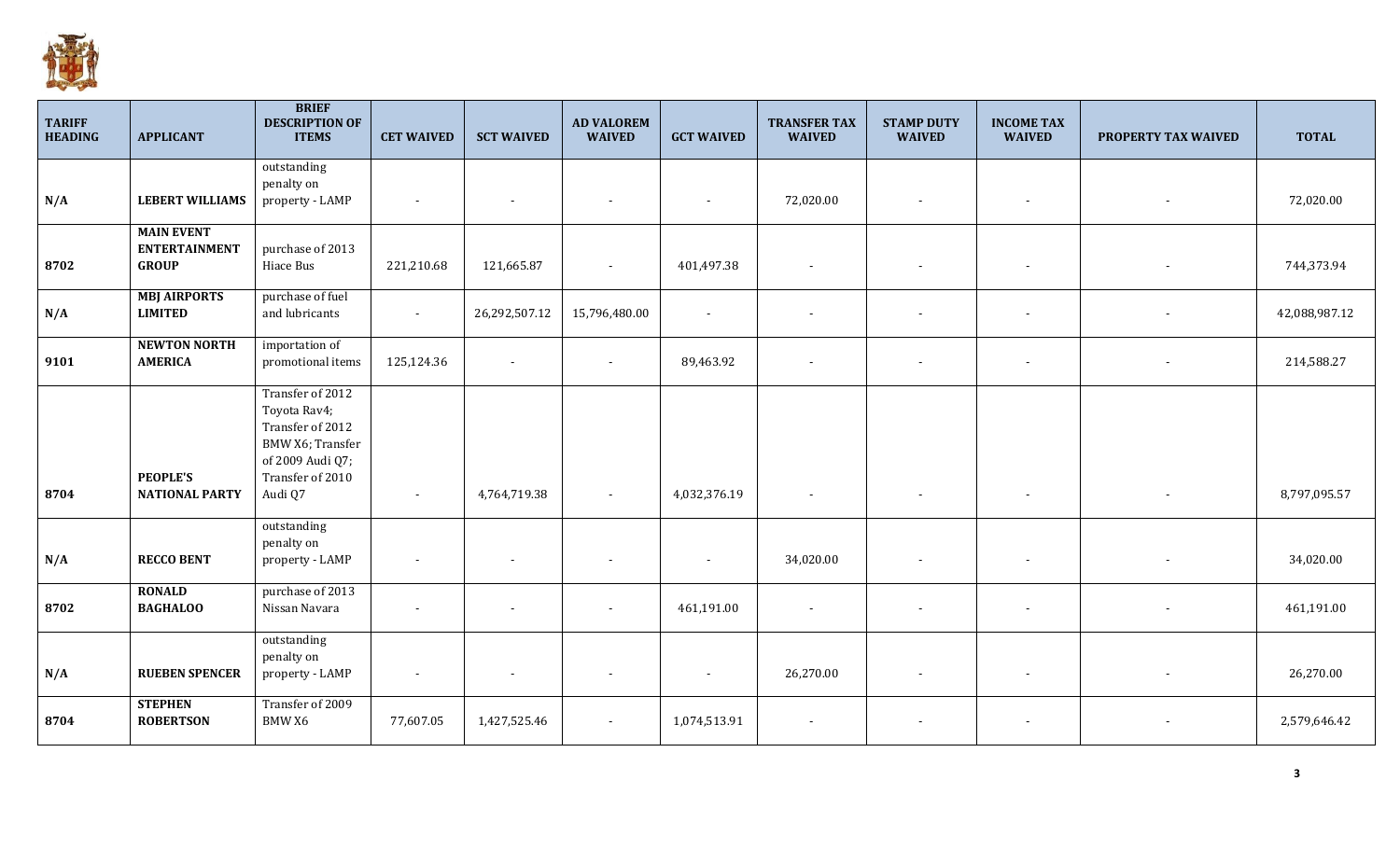

| <b>TARIFF</b><br><b>HEADING</b> | <b>APPLICANT</b>     | <b>BRIEF</b><br><b>DESCRIPTION OF</b><br><b>ITEMS</b> | <b>CET WAIVED</b> | <b>SCT WAIVED</b>        | <b>AD VALOREM</b><br><b>WAIVED</b> | <b>GCT WAIVED</b> | <b>TRANSFER TAX</b><br><b>WAIVED</b> | <b>STAMP DUTY</b><br><b>WAIVED</b> | <b>INCOME TAX</b><br><b>WAIVED</b> | <b>PROPERTY TAX WAIVED</b> | <b>TOTAL</b>  |
|---------------------------------|----------------------|-------------------------------------------------------|-------------------|--------------------------|------------------------------------|-------------------|--------------------------------------|------------------------------------|------------------------------------|----------------------------|---------------|
|                                 | <b>WELLINGTON</b>    |                                                       |                   |                          |                                    |                   |                                      |                                    |                                    |                            |               |
|                                 | <b>GROUP - MAZDA</b> |                                                       |                   |                          |                                    |                   |                                      |                                    |                                    |                            |               |
|                                 | <b>TEAM UP!</b>      | importation of                                        |                   |                          |                                    |                   |                                      |                                    |                                    |                            |               |
| 4202,7013                       | <b>CHALLENGE</b>     | promotional items                                     | 25,873.93         | $\overline{\phantom{a}}$ | $\sim$                             | 25,615.19         | $\overline{\phantom{0}}$             | $\overline{\phantom{0}}$           | $\sim$                             | $\overline{\phantom{a}}$   | 51,489.11     |
| 4202, 8414,                     |                      |                                                       |                   |                          |                                    |                   |                                      |                                    |                                    |                            |               |
| 9617, 6214,                     |                      |                                                       |                   |                          |                                    |                   |                                      |                                    |                                    |                            |               |
| 3303, 7013,                     |                      |                                                       |                   |                          |                                    |                   |                                      |                                    |                                    |                            |               |
| 6203, 6307,                     |                      |                                                       |                   |                          |                                    |                   |                                      |                                    |                                    |                            |               |
| 6302, 9506,                     | WILSON-              | importation of                                        |                   |                          |                                    |                   |                                      |                                    |                                    |                            |               |
| 3926, 4823                      | SMITH/RATTON         | promotional items                                     | 19,015.01         | $\sim$                   |                                    | 18,824.86         | $\overline{\phantom{0}}$             | $\overline{\phantom{0}}$           | $\sim$                             | $\overline{\phantom{a}}$   | 37,839.87     |
|                                 |                      |                                                       |                   |                          |                                    |                   |                                      |                                    |                                    |                            |               |
| <b>TOTAL</b>                    |                      |                                                       |                   |                          |                                    |                   |                                      |                                    |                                    |                            |               |
|                                 |                      |                                                       | 1,824,932.24      | 33,868,290.42            | 15,796,480.00                      | 11,269,165.47     | 289,710.00                           | ۰                                  | ۰.                                 | ۰                          | 63,048,578.13 |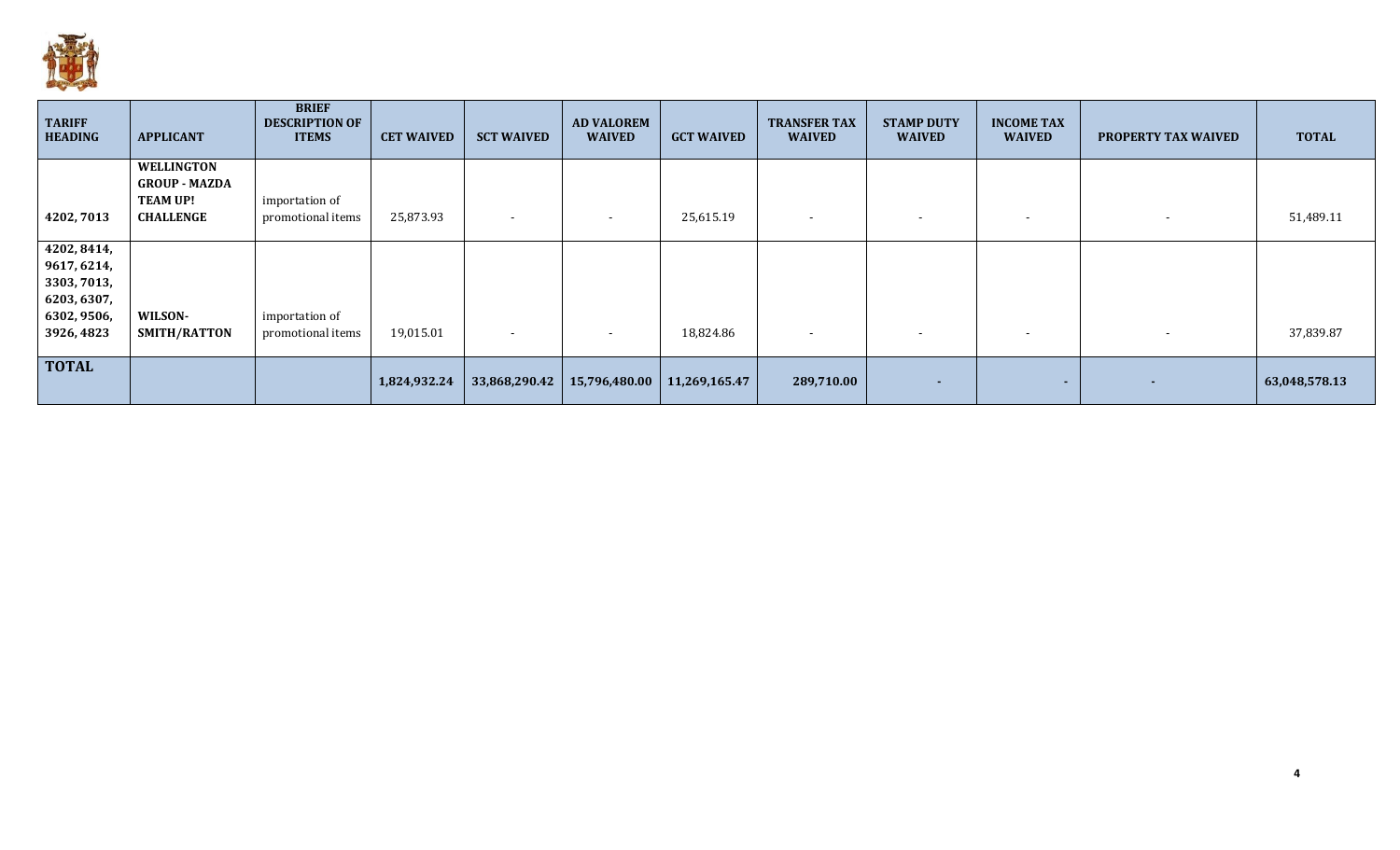

# **MINISTRY OF FINANCE & THE PUBLIC SERVICE**

De Minimis Waivers Approved for the period **May 1 – May 31, 2013.**

Disclaimer: The Ministry of Finance & the Public Service wishes to advise that the Waivers described below indicate approved but not necessarily utilized waivers. Additionally, the amounts waived are estimates derived from the values provided the Applicants which in some instances do not necessarily include the cost of shipping, insurance etc. The Ministry assumes no responsibility for any errors made in describing these transactions.

| <b>TARIFF</b><br><b>HEADING</b> | <b>APPLICANT</b>                                                         | <b>BRIEF DESCRIPTION</b><br><b>OF ITEMS</b>                                            | <b>CET WAIVED</b> | <b>SCT WAIVED</b>        | <b>ASD WAIVED</b>        | <b>GCT WAIVED</b> | <b>TRANSFER TAX</b><br><b>WAIVED</b> | <b>STAMP DUTY</b><br><b>WAIVED</b> | <b>DEPARTURE TAX</b><br><b>WAIVED</b> | <b>PROPERTY TAX</b><br><b>WAIVED</b> | <b>TOTAL</b> |
|---------------------------------|--------------------------------------------------------------------------|----------------------------------------------------------------------------------------|-------------------|--------------------------|--------------------------|-------------------|--------------------------------------|------------------------------------|---------------------------------------|--------------------------------------|--------------|
|                                 |                                                                          | 11 barrels containing<br>clothing, etc; 9<br>barrels containing<br>school supplies and |                   |                          |                          |                   |                                      |                                    |                                       |                                      |              |
| 9898, 6309                      | <b>ANGELS FROM HEAVEN</b>                                                | other items                                                                            | 34,691.09         | $\overline{\phantom{a}}$ |                          | 34,344.18         |                                      |                                    | $\overline{\phantom{a}}$              |                                      | 69,035.27    |
| 9898                            | <b>ASSOCIATED FAITH</b><br><b>ASSEMBLIES OF GOD</b>                      | one barrel of school<br>supplies                                                       | 11,878.80         | $\overline{\phantom{a}}$ |                          | 11,760.01         |                                      | $\overline{\phantom{a}}$           | $\overline{a}$                        | $\blacksquare$                       | 23,638.81    |
| 9401710                         | <b>ASSOCIATED GOSPEL</b><br><b>ASSEMBLIES</b>                            | 60 Jerico Stack Chairs                                                                 | 60,886.08         | $\sim$                   |                          | 60,277.22         |                                      | $\overline{\phantom{a}}$           | $\blacksquare$                        | $\blacksquare$                       | 121,163.31   |
| 9898                            | <b>BETHEL POWER OF</b><br><b>FAITH TEMPLE</b>                            | 7 barrels containing<br>foodstuff, clothing etc                                        | 19,838.00         |                          |                          | 19,639.62         |                                      | $\overline{\phantom{a}}$           | $\overline{\phantom{a}}$              |                                      | 39,477.62    |
| 9716&<br>8701                   | <b>BROWN'S TOWN</b><br><b>COMMUNITY COLLEGE</b>                          | one truck, two<br>trailers being<br>donated by Drive Star<br>Shuttle Systems           |                   |                          |                          | 800,055.63        |                                      | $\overline{\phantom{a}}$           | $\overline{\phantom{a}}$              |                                      | 800,055.63   |
| 4911                            | <b>CHRISTIAN</b><br><b>CONGREGATION OF</b><br><b>JEHOVAH'S WITNESSES</b> | religious handbills<br>and printed forms                                               | 205,622.29        | $\overline{\phantom{a}}$ | $\overline{\phantom{a}}$ | 338,730.34        | $\blacksquare$                       | $\overline{\phantom{a}}$           | $\sim$                                | $\overline{\phantom{a}}$             | 516,294.16   |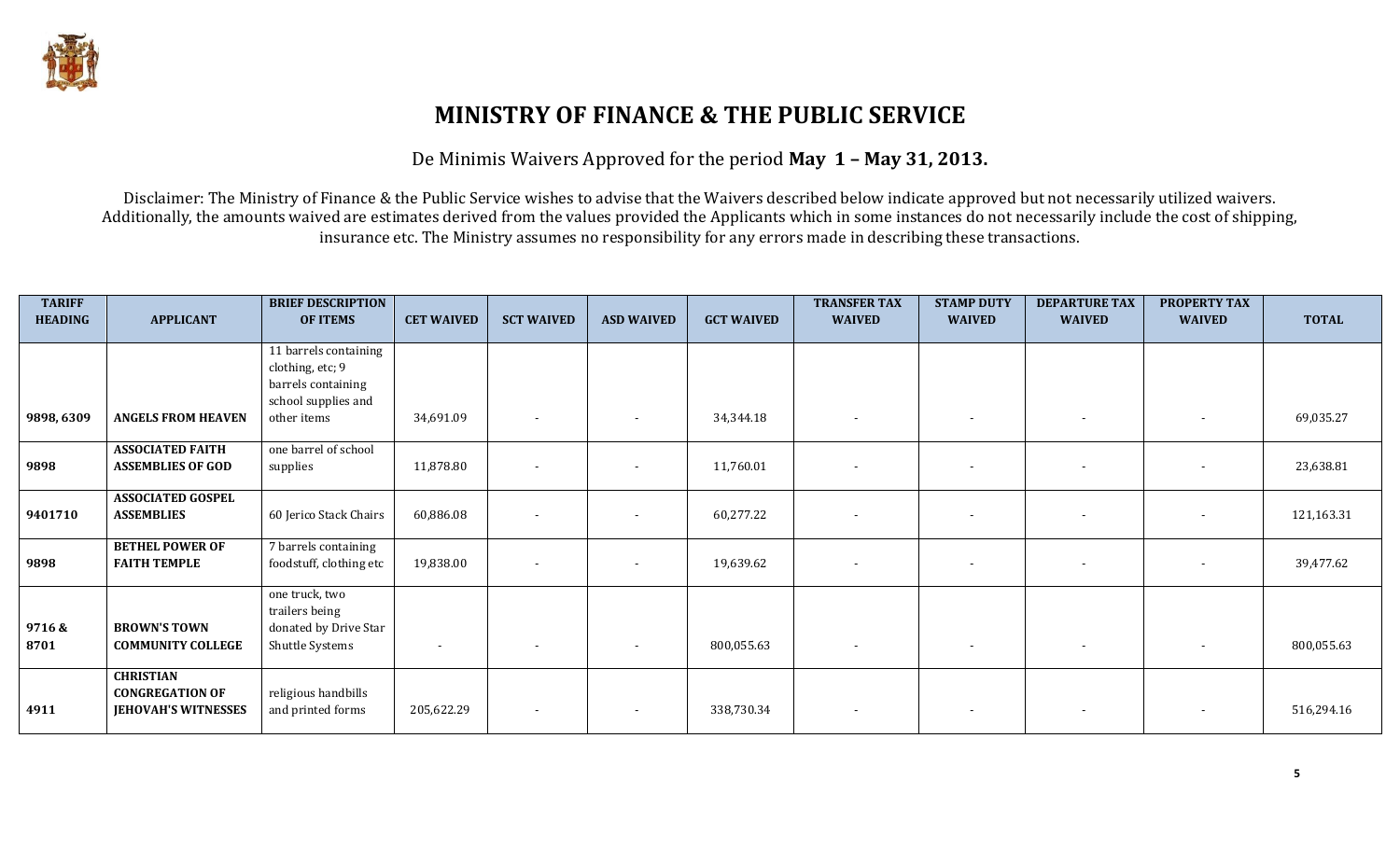

| <b>TARIFF</b><br><b>HEADING</b> | <b>APPLICANT</b>                                                                                                            | <b>BRIEF DESCRIPTION</b><br><b>OF ITEMS</b>                                        | <b>CET WAIVED</b>        | <b>SCT WAIVED</b> | <b>ASD WAIVED</b>        | <b>GCT WAIVED</b> | <b>TRANSFER TAX</b><br><b>WAIVED</b> | <b>STAMP DUTY</b><br><b>WAIVED</b> | <b>DEPARTURE TAX</b><br><b>WAIVED</b> | <b>PROPERTY TAX</b><br><b>WAIVED</b> | <b>TOTAL</b>   |
|---------------------------------|-----------------------------------------------------------------------------------------------------------------------------|------------------------------------------------------------------------------------|--------------------------|-------------------|--------------------------|-------------------|--------------------------------------|------------------------------------|---------------------------------------|--------------------------------------|----------------|
| 3822, 9027                      | <b>DIABETES ASSOCIATION</b><br><b>OF JAMAICA</b>                                                                            | A1c testing supplies<br>and testing machines                                       | $\blacksquare$           |                   |                          | 476,688.82        |                                      |                                    | $\sim$                                | $\overline{\phantom{a}}$             | 476,688.82     |
|                                 | <b>FOOD FOR THE POOR</b>                                                                                                    | seven 20ft containers<br>of rice invoice<br>#UWS003588                             | 71,784,846.04            | $\sim$            | 698.78                   | 82,876,078.77     |                                      |                                    | $\overline{\phantom{a}}$              |                                      | 154,701,623.59 |
| 7117&<br>5607                   | <b>GENESIS ACADEMY</b>                                                                                                      | materials to be used<br>for art and craft                                          | 7,738.86                 |                   |                          | 9,789.66          |                                      |                                    |                                       |                                      | 17,528.51      |
|                                 | <b>HEART FOUNDATION</b><br>OF JAMAICA                                                                                       | 1 Zeiss perimeter, 1<br>new Zeiss FDT<br>screening field and 1<br>Nikon projector  | 82,836.60                | $\blacksquare$    |                          | 150,348.43        |                                      |                                    | $\overline{\phantom{a}}$              |                                      | 233,185.03     |
| 8518, 4202                      | <b>JAMAICA ASSOCIATION</b><br><b>FOR THE DEAF</b>                                                                           | diagnostic equipment                                                               | 11,981.56                |                   |                          | 11,861.74         |                                      |                                    | $\sim$                                | $\blacksquare$                       | 23,843.30      |
|                                 | <b>JAMAICA BAPTIST</b><br><b>UNION FOR GARLAND</b><br><b>HALL HOME</b>                                                      | renovation of the<br>facility                                                      |                          |                   |                          | 57,385.21         |                                      | $\overline{\phantom{a}}$           | $\overline{\phantom{a}}$              |                                      | 57,385.21      |
|                                 | <b>JAMAICA BAPTIST</b><br><b>UNION/BETHEL</b><br><b>BAPTIST CHURCH</b>                                                      | GCT waiver in respect<br>of rental of Melhado<br>and Lindo Rooms at<br>Devon House | $\overline{\phantom{a}}$ |                   | $\overline{\phantom{a}}$ | 5,775.00          |                                      | $\overline{\phantom{a}}$           | $\sim$                                | $\overline{\phantom{a}}$             | 5,775.00       |
| 4818                            | <b>JAMAICA COUNCIL FOR</b><br><b>PERSONS WITH</b><br><b>DISABILITIES - MRS</b><br><b>LORAINE GREER SMITH</b><br><b>GRAY</b> | one barrel containing<br>adult diapers, and<br>other miscellaneous<br>items        | 9,899.00                 |                   |                          | 9,800.01          |                                      |                                    |                                       |                                      | 19,699.01      |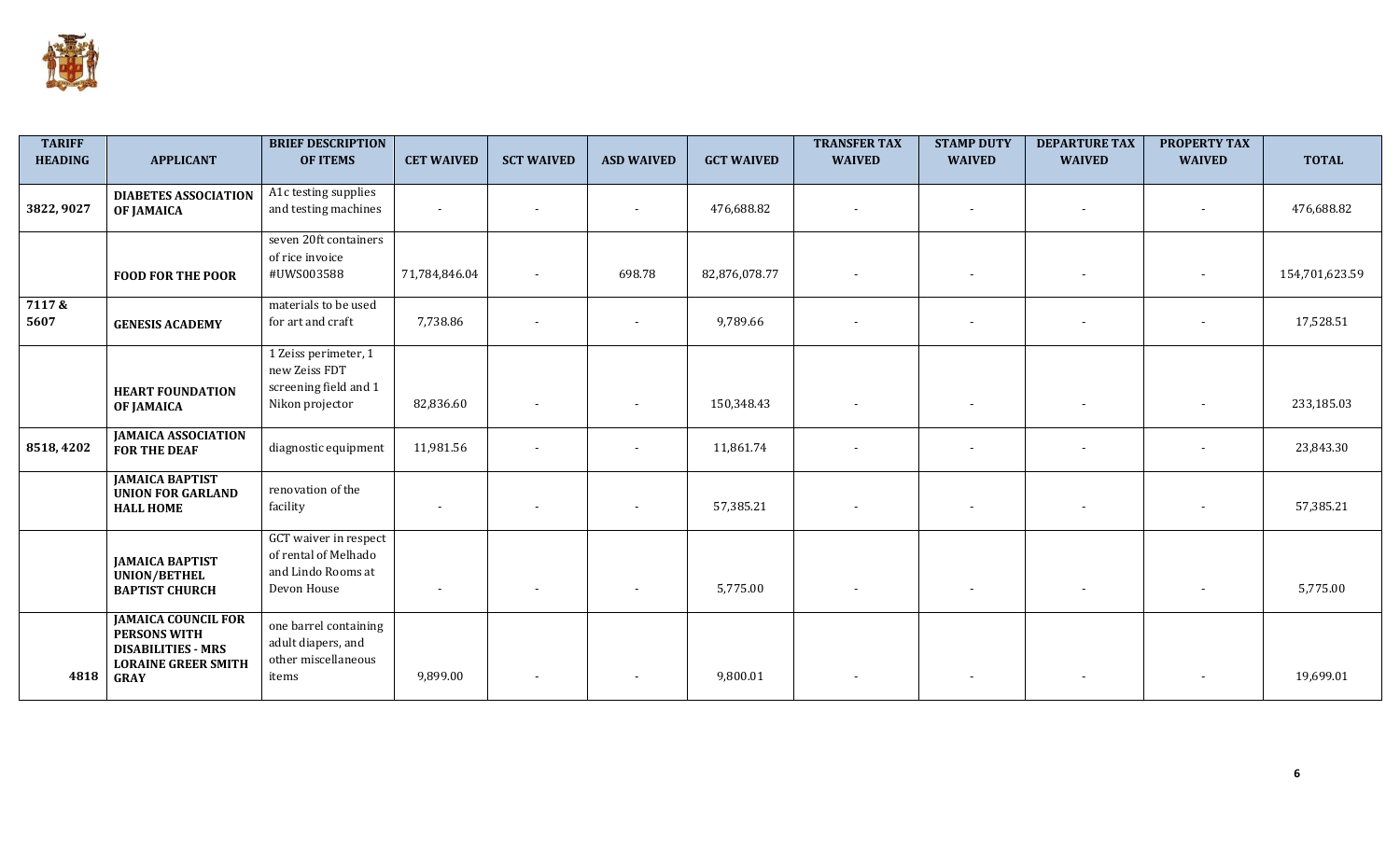

| <b>TARIFF</b><br><b>HEADING</b> | <b>APPLICANT</b>            | <b>BRIEF DESCRIPTION</b><br><b>OF ITEMS</b> | <b>CET WAIVED</b> | <b>SCT WAIVED</b>        | <b>ASD WAIVED</b>        | <b>GCT WAIVED</b> | <b>TRANSFER TAX</b><br><b>WAIVED</b> | <b>STAMP DUTY</b><br><b>WAIVED</b> | <b>DEPARTURE TAX</b><br><b>WAIVED</b> | <b>PROPERTY TAX</b><br><b>WAIVED</b> | <b>TOTAL</b> |
|---------------------------------|-----------------------------|---------------------------------------------|-------------------|--------------------------|--------------------------|-------------------|--------------------------------------|------------------------------------|---------------------------------------|--------------------------------------|--------------|
|                                 |                             | procure of meal from                        |                   |                          |                          |                   |                                      |                                    |                                       |                                      |              |
|                                 |                             | Jamaica Pegasus for                         |                   |                          |                          |                   |                                      |                                    |                                       |                                      |              |
|                                 | <b>KIWANIS CLUB OF</b>      | Charity Ball held on<br>December 1, 2012    |                   |                          | $\overline{\phantom{a}}$ | 90,750.00         |                                      | $\overline{\phantom{a}}$           | $\overline{\phantom{a}}$              | $\overline{\phantom{a}}$             | 90,750.00    |
|                                 | <b>KINGSTON</b>             |                                             |                   |                          |                          |                   |                                      |                                    |                                       |                                      |              |
|                                 |                             | 5 cartons and 2                             |                   |                          |                          |                   |                                      |                                    |                                       |                                      |              |
|                                 |                             | barrels of clothing,                        |                   |                          |                          |                   |                                      |                                    |                                       |                                      |              |
|                                 |                             | shoes, school                               |                   |                          |                          |                   |                                      |                                    |                                       |                                      |              |
| 9898                            | <b>LINK UP FOR CHRIST</b>   | supplies                                    | 70,028.14         | $\overline{\phantom{a}}$ | $\sim$                   | 69,327.86         | $\overline{\phantom{a}}$             |                                    |                                       | $\overline{\phantom{a}}$             | 139,356.00   |
|                                 |                             | medals for annual                           |                   |                          |                          |                   |                                      |                                    |                                       |                                      |              |
|                                 |                             | symposium and                               |                   |                          |                          |                   |                                      |                                    |                                       |                                      |              |
|                                 | <b>MEDICAL ASSOCIATION</b>  | awards banquet for                          |                   |                          |                          |                   |                                      |                                    |                                       |                                      |              |
| 7113                            | OF JAMAICA                  | outstanding doctors                         | 128,235.45        | $\sim$                   | $\sim$                   | 82,711.87         | $\sim$                               | $\overline{\phantom{a}}$           | $\overline{\phantom{a}}$              | $\sim$                               | 210,947.32   |
|                                 |                             | 20 ft shipper's owned                       |                   |                          |                          |                   |                                      |                                    |                                       |                                      |              |
|                                 | METHODIST EPISCOPAL         | container of clothing,                      |                   |                          |                          |                   |                                      |                                    |                                       |                                      |              |
| 6309                            | <b>CHURCH</b>               | furniture etc                               | 3,549.98          |                          | $\sim$                   | 3,514.48          | $\overline{\phantom{a}}$             |                                    |                                       |                                      | 7,064.46     |
|                                 | <b>MINISTRY OF</b>          | one hospital bed, 2                         |                   |                          |                          |                   |                                      |                                    |                                       |                                      |              |
|                                 | EDUCATION/VAUGHAN           | refrigerators, 1                            |                   |                          |                          |                   |                                      |                                    |                                       |                                      |              |
|                                 | <b>HEADLEY INSTITUTE OF</b> | lawnmower, 1 weed                           |                   |                          |                          |                   |                                      |                                    |                                       |                                      |              |
| 8418101                         | <b>HEALTH AND SCIENCES</b>  | trimmer                                     | 48,187.13         | $\blacksquare$           | $\sim$                   | 50,596.48         | $\overline{\phantom{a}}$             |                                    |                                       |                                      | 98,783.61    |
|                                 |                             |                                             |                   |                          |                          |                   |                                      |                                    |                                       |                                      |              |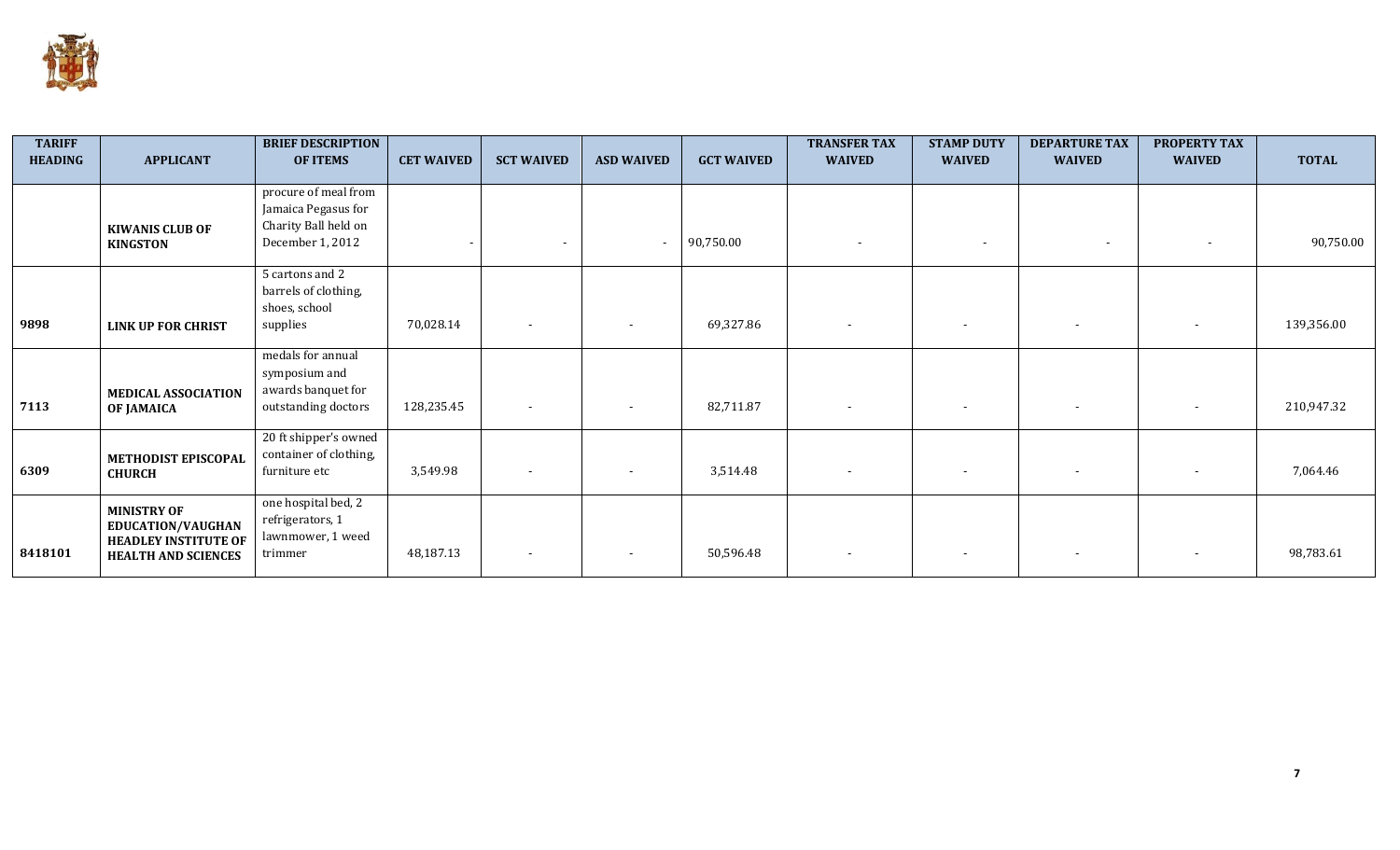

| <b>TARIFF</b>  |                                                  | <b>BRIEF DESCRIPTION</b> |                   |                   |                   |                   | <b>TRANSFER TAX</b> | <b>STAMP DUTY</b> | <b>DEPARTURE TAX</b> | <b>PROPERTY TAX</b> |              |
|----------------|--------------------------------------------------|--------------------------|-------------------|-------------------|-------------------|-------------------|---------------------|-------------------|----------------------|---------------------|--------------|
| <b>HEADING</b> | <b>APPLICANT</b>                                 | <b>OF ITEMS</b>          | <b>CET WAIVED</b> | <b>SCT WAIVED</b> | <b>ASD WAIVED</b> | <b>GCT WAIVED</b> | <b>WAIVED</b>       | <b>WAIVED</b>     | <b>WAIVED</b>        | <b>WAIVED</b>       | <b>TOTAL</b> |
|                |                                                  | sneakers, backpacks      |                   |                   |                   |                   |                     |                   |                      |                     |              |
|                |                                                  | and computers to be      |                   |                   |                   |                   |                     |                   |                      |                     |              |
|                |                                                  | distributed to           |                   |                   |                   |                   |                     |                   |                      |                     |              |
|                |                                                  | Garland and New          |                   |                   |                   |                   |                     |                   |                      |                     |              |
|                |                                                  | Vision Child Care        |                   |                   |                   |                   |                     |                   |                      |                     |              |
|                |                                                  | Facilities; shipment     |                   |                   |                   |                   |                     |                   |                      |                     |              |
|                |                                                  | of clothing and shoes;   |                   |                   |                   |                   |                     |                   |                      |                     |              |
|                | <b>MINISTRY OF YOUTH</b>                         | shipment of school       |                   |                   |                   |                   |                     |                   |                      |                     |              |
|                | <b>AND CULTURE/CHILD</b>                         | supplies, clothing,      |                   |                   |                   |                   |                     |                   |                      |                     |              |
| 6404           | DEVELOPMENT AGENCY                               | shoes                    | 219,715.93        |                   |                   | 217,518.77        |                     |                   |                      |                     | 437,234.70   |
|                |                                                  |                          |                   |                   |                   |                   |                     |                   |                      |                     |              |
|                | <b>MIRACLE TABERNACLE</b>                        | 2 barrels containing     |                   |                   |                   |                   |                     |                   |                      |                     |              |
| 9898           | <b>FREE TOWN CHURCH OF</b>                       | school supplies          | 19,798.00         |                   |                   | 19,600.02         |                     |                   |                      |                     | 39,398.02    |
|                | <b>GOD OF PROPHECY</b>                           |                          |                   |                   |                   |                   |                     |                   |                      |                     |              |
|                | <b>MONEX LIMITED/SIR</b>                         | raw materials to be      |                   |                   |                   |                   |                     |                   |                      |                     |              |
|                | <b>JOHN GOLDING</b>                              | used in the              |                   |                   |                   |                   |                     |                   |                      |                     |              |
|                | <b>REHABILITATON</b>                             | manufacturing of         |                   |                   |                   |                   |                     |                   |                      |                     |              |
| 8208, 6307     | <b>CENTRE</b>                                    | artificial limbs         | 378,326.11        |                   |                   | 374,542.85        |                     |                   |                      |                     | 752,868.96   |
|                |                                                  |                          |                   |                   |                   |                   |                     |                   |                      |                     |              |
|                | <b>NEW TESTAMENT</b><br><b>CHURCH OF GOD/DR.</b> |                          |                   |                   |                   |                   |                     |                   |                      |                     |              |
| 8703           | <b>WELLESLEY BLAIR</b>                           | 2013 Ford Explorer       | 313,380.89        | 817,790.30        | $\blacksquare$    | 1,051,079.49      |                     |                   |                      |                     | 2,182,250.67 |
|                |                                                  |                          |                   |                   |                   |                   |                     |                   |                      |                     |              |
|                | <b>RADIATION ONCOLOGY</b>                        |                          |                   |                   |                   |                   |                     |                   |                      |                     |              |
| 9018           | <b>CENTRE OF JAMAICA</b>                         | medical equipment        | 3,092,544.00      |                   |                   | 5,612,967.36      |                     |                   |                      |                     | 8,705,511.36 |
|                | <b>LIMITED</b>                                   |                          |                   |                   |                   |                   |                     |                   |                      |                     |              |
|                | <b>SALVATION ARMY/TOP</b>                        |                          |                   |                   |                   |                   |                     |                   |                      |                     |              |
| 8471           | <b>HILL BASIC SCHOOL</b>                         | 10 computers             |                   |                   |                   | 49,059.45         | $\sim$              |                   |                      |                     | 49,059.45    |
|                |                                                  |                          |                   |                   |                   |                   |                     |                   |                      |                     |              |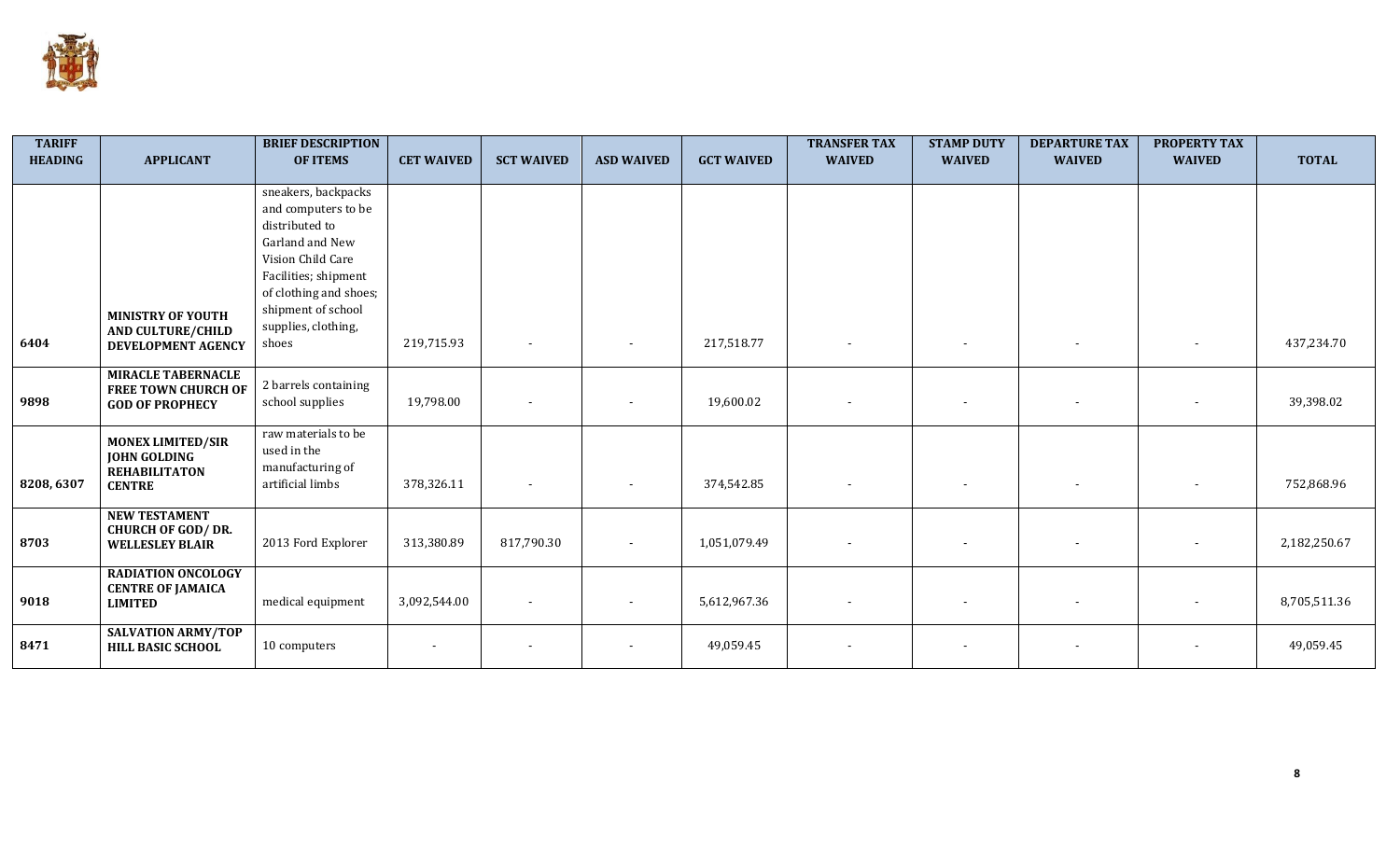

| <b>TARIFF</b><br><b>HEADING</b> | <b>APPLICANT</b>                                                      | <b>BRIEF</b><br><b>DESCRIPTION OF</b><br><b>ITEMS</b>                                           | <b>CET WAIVED</b>          | <b>SCT WAIVED</b>        | <b>ASD WAIVED</b>        | <b>GCT WAIVED</b> | <b>TRANSFER TAX</b><br><b>WAIVED</b> | <b>STAMP DUTY</b><br><b>WAIVED</b> | <b>DEPARTURE TAX</b><br><b>WAIVED</b> | <b>PROPERTY TAX</b><br><b>WAIVED</b> | <b>TOTAL</b>   |
|---------------------------------|-----------------------------------------------------------------------|-------------------------------------------------------------------------------------------------|----------------------------|--------------------------|--------------------------|-------------------|--------------------------------------|------------------------------------|---------------------------------------|--------------------------------------|----------------|
| 9898                            | <b>SIMONIA BELNAVIS AND</b><br><b>DELMIRA HENRY</b>                   | 3 barrels containing<br>school supplies and<br>foodstuff                                        | 11,884.80                  | $\overline{\phantom{a}}$ | $\overline{\phantom{a}}$ | 11,765.95         |                                      |                                    | $\overline{\phantom{a}}$              |                                      | 23,650.75      |
|                                 | <b>SMILE</b>                                                          | 20ft container of<br>school supplies,<br>medical supplies etc                                   | 87,771.33                  | $\overline{\phantom{a}}$ | $\overline{\phantom{a}}$ | 86,893.61         | $\overline{\phantom{a}}$             | $\overline{\phantom{a}}$           | $\overline{\phantom{a}}$              | $\sim$                               | 174,664.94     |
|                                 | <b>TEAMS FOR MEDICAL</b><br><b>MISSIONS</b>                           | <b>Teams for Medical</b><br>Missions                                                            |                            | $\overline{\phantom{a}}$ |                          | 35,245.90         |                                      |                                    | $\overline{\phantom{a}}$              | $\overline{\phantom{a}}$             | 35,245.90      |
| 6402, 6204,<br>3306             | THE SEVENTH-DAY<br><b>APOSTOLIC SPIRITUAL</b><br><b>CHURCH OF GOD</b> | 11 folding tables, 6<br>barrels and 1 carton<br>box containing<br>foodstuff, shoes,<br>clothing | 23,757.60                  | $\sim$                   | $\overline{\phantom{a}}$ | 23,520.02         | $\overline{\phantom{a}}$             | $\sim$                             | $\overline{\phantom{a}}$              | $\sim$                               | 47,277.62      |
| 8525                            | <b>USAIN BOLT</b><br><b>FOUNDATION</b>                                | 32 Samsung Cameras<br>for photography<br>workshop                                               | 443,378.50                 | $\sim$                   | $\overline{\phantom{a}}$ | 438,944.71        |                                      | $\sim$                             | $\overline{\phantom{a}}$              | $\overline{\phantom{a}}$             | 882,323.21     |
| <b>TOTAL</b>                    |                                                                       |                                                                                                 | 77,070,776.16   817,790.30 |                          | 698.78                   | 93,080,573.47     | $\sim$                               | ٠                                  | $\sim$                                | ж.                                   | 170,981,780.24 |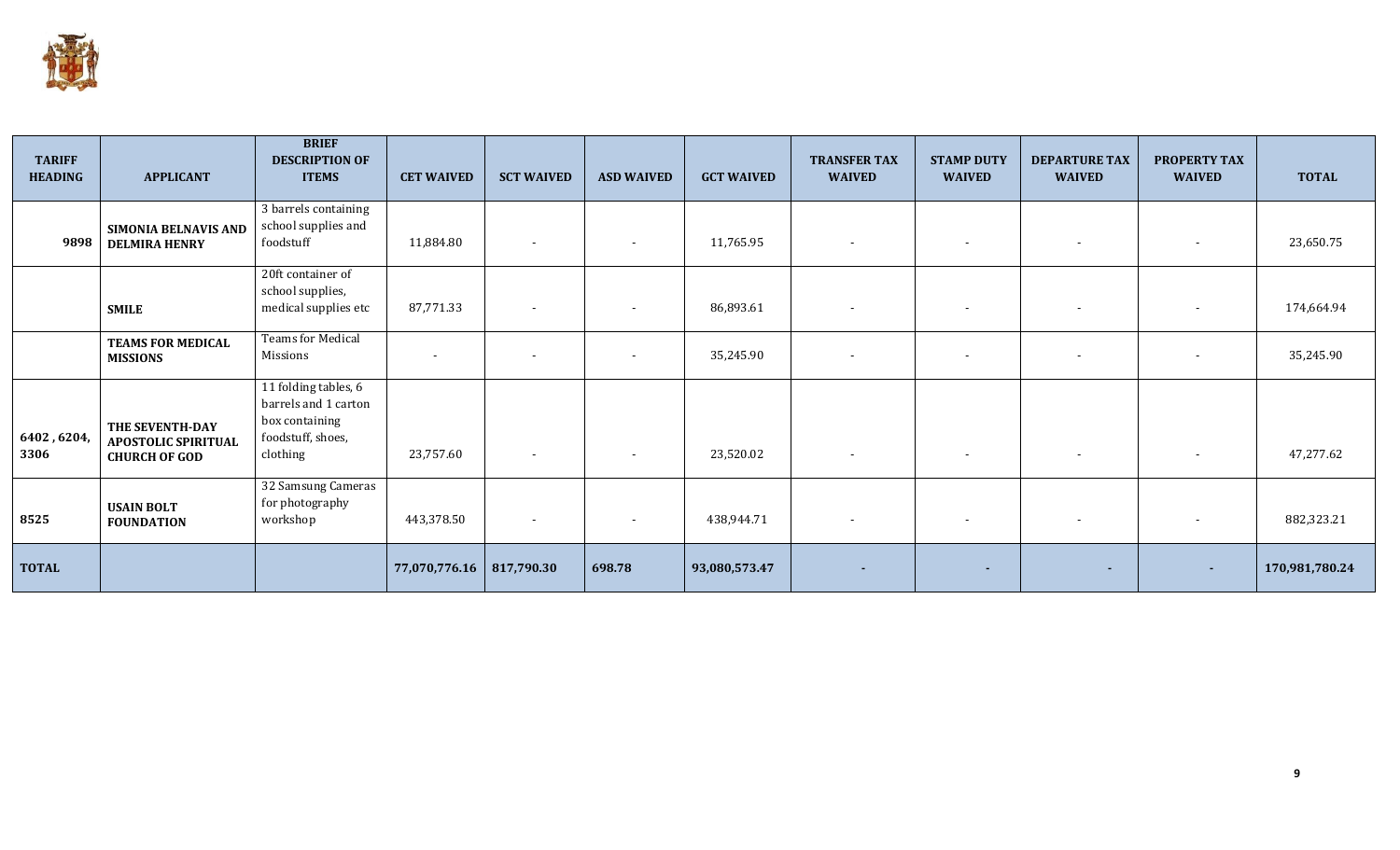

# **MINISTRY OF FINANCE & THE PUBLIC SERVICE**

Non – Cap Waivers Approved for the period **May 1 – May 31, 2013.**

Disclaimer: The Ministry of Finance & the Public Service wishes to advise that the Waivers described below indicate approved but not necessarily utilized waivers. Additionally, the amounts waived are estimates derived from the values provided the Applicants which in some instances do not necessarily include the cost of shipping, insurance etc. The Ministry assumes no responsibility for any errors made in describing these transactions.

| <b>TARIFF</b><br><b>HEADING</b> | <b>APPLICANT</b>                                                    | <b>BRIEF</b><br><b>DESCRIPTION OF</b><br><b>ITEMS</b> | <b>CET WAIVED</b> | <b>SCT WAIVED</b>        | <b>ASD WAIVED</b> | <b>GCT WAIVED</b> | <b>TRANSFER TAX</b><br><b>WAIVED</b> | <b>STAMP</b><br><b>DUTY WAIVED</b> | <b>DEPARTURE TAX</b><br><b>WAIVED</b> | <b>PROPERTY TAX</b><br><b>WAIVED</b> | <b>TOTAL</b> |
|---------------------------------|---------------------------------------------------------------------|-------------------------------------------------------|-------------------|--------------------------|-------------------|-------------------|--------------------------------------|------------------------------------|---------------------------------------|--------------------------------------|--------------|
| N/A                             | <b>MINISTRY OF</b><br><b>TRANSPORT, WORKS</b><br>AND HPUSING        | retransfer of<br>property                             |                   | $\overline{\phantom{a}}$ |                   |                   | 60,000.00                            |                                    |                                       |                                      | 60,000.00    |
| N/A                             | <b>MINISTRY OF</b><br><b>TRANSPORT, WORKS</b><br><b>AND HPUSING</b> | retransfer of<br>property                             |                   | $\blacksquare$           |                   |                   | 292,825.00                           |                                    | $\overline{\phantom{a}}$              |                                      | 292,825.00   |
| <b>TOTAL</b>                    |                                                                     |                                                       |                   |                          |                   |                   | 352,825.00                           |                                    |                                       | <u>. на п</u>                        | 352,825.00   |